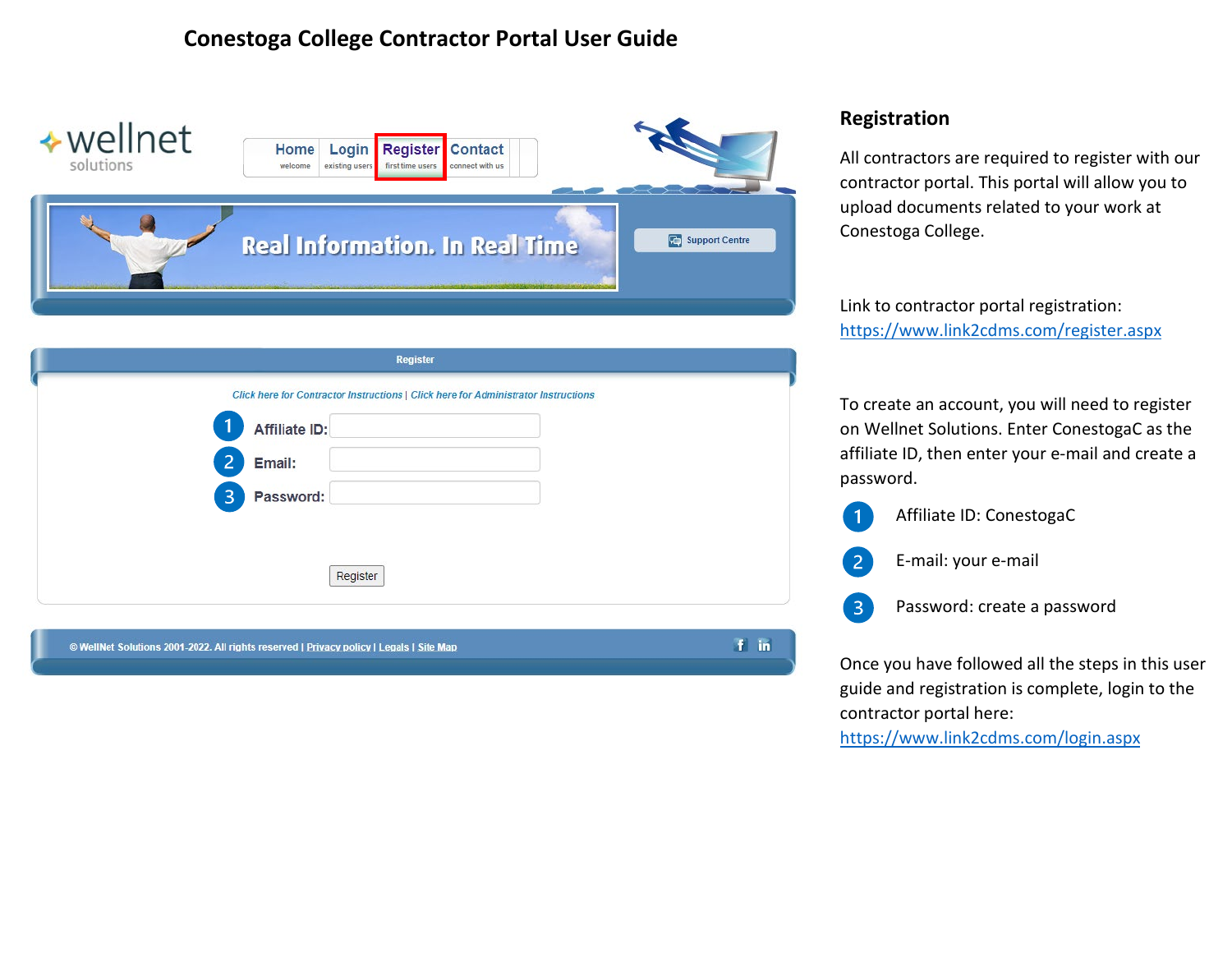| ◆ wellnet<br>solutions                                                                 | <b>Home Service Center Logout</b><br>welcome<br>manage your profile                                                                                                                                                                    | goodbye                    |                      |                  |              |
|----------------------------------------------------------------------------------------|----------------------------------------------------------------------------------------------------------------------------------------------------------------------------------------------------------------------------------------|----------------------------|----------------------|------------------|--------------|
|                                                                                        |                                                                                                                                                                                                                                        |                            |                      |                  |              |
|                                                                                        | Click here for Contractor Instructions   Click here for Administrator Instructions                                                                                                                                                     |                            |                      |                  |              |
| <b>Dashboard</b><br><b>Company Profile</b><br>details and contacts<br>account overview | <b>Account</b><br>manage login credentials                                                                                                                                                                                             |                            |                      |                  |              |
| <b>Company Information</b>                                                             | <b>Conestoga College EHS Requirements</b>                                                                                                                                                                                              | <b>Document Upload</b>     | <b>Employee List</b> | <b>Resources</b> |              |
|                                                                                        |                                                                                                                                                                                                                                        |                            |                      |                  |              |
|                                                                                        | Once you have filled out the appropriate fields please click "Save Profile" and then navigate to the "EHS Requirements" profile tab listed above<br>this text. ***NOTE*** All fields marked with a red asterisk (*) must be filled in. |                            |                      |                  | Save Profile |
|                                                                                        |                                                                                                                                                                                                                                        |                            |                      |                  |              |
| <b>Company Information</b>                                                             |                                                                                                                                                                                                                                        | <b>Company Description</b> |                      |                  |              |
| <b>Company Name</b>                                                                    |                                                                                                                                                                                                                                        |                            |                      |                  |              |
|                                                                                        |                                                                                                                                                                                                                                        |                            |                      |                  |              |
| Alternate Name/Doing Business As:                                                      |                                                                                                                                                                                                                                        |                            |                      |                  |              |
|                                                                                        |                                                                                                                                                                                                                                        |                            |                      |                  |              |
| Address                                                                                |                                                                                                                                                                                                                                        |                            |                      |                  |              |
|                                                                                        |                                                                                                                                                                                                                                        |                            |                      |                  |              |
| Postal Code                                                                            |                                                                                                                                                                                                                                        |                            |                      |                  |              |
|                                                                                        |                                                                                                                                                                                                                                        |                            |                      |                  |              |
| City<br>Province/State                                                                 |                                                                                                                                                                                                                                        |                            |                      |                  |              |

#### **Company Profile – Step 1 of 3**

#### **Company Information**

Click on "Company Profile" and enter information into each field that is marked with a red asterisk (\*). When you are finished entering company information, click "Save Profile".

**Note:** Throughout the registration process, you may receive a notification that profile information is missing after saving your profile or uploading a document. This is likely due to missing information that will be completed in the next steps.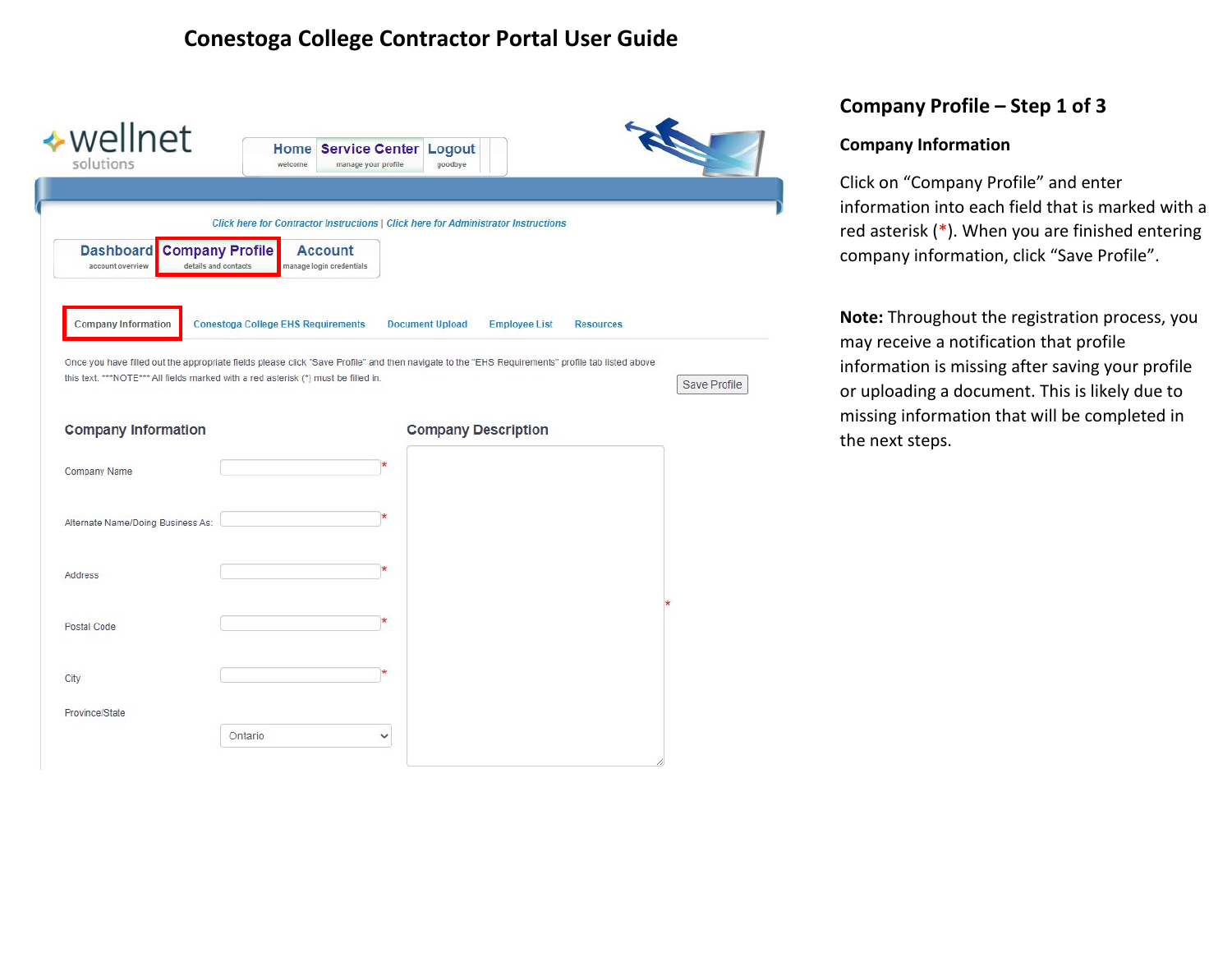| ◆ wellnet<br>solutions                                                                                                                                       | welcome                                        | <b>Home Service Center</b><br>Logout<br>goodbye<br>manage your profile                                                                                                                                                                          |                     |
|--------------------------------------------------------------------------------------------------------------------------------------------------------------|------------------------------------------------|-------------------------------------------------------------------------------------------------------------------------------------------------------------------------------------------------------------------------------------------------|---------------------|
|                                                                                                                                                              |                                                |                                                                                                                                                                                                                                                 |                     |
|                                                                                                                                                              |                                                | Click here for Contractor Instructions   Click here for Administrator Instructions                                                                                                                                                              |                     |
| <b>Dashboard</b><br>account overview                                                                                                                         | <b>Company Profile</b><br>details and contacts | <b>Account</b><br>manage login credentials                                                                                                                                                                                                      |                     |
| <b>Company Information</b>                                                                                                                                   | <b>Conestoga College EHS Requirements</b>      | <b>Document Upload</b><br><b>Employee List</b>                                                                                                                                                                                                  | <b>Resources</b>    |
|                                                                                                                                                              |                                                | Once you have filled out the appropriate fields under "EHS Requirements", please click "Save Profile" and then navigate to the "Document<br>Upload" profile tab listed above this text. ***NOTE*** All questions on this page must be answered. | <b>Save Profile</b> |
|                                                                                                                                                              |                                                |                                                                                                                                                                                                                                                 |                     |
| <b>Conestoga College EHS Requirements</b>                                                                                                                    |                                                |                                                                                                                                                                                                                                                 |                     |
| Will the contractor/constructor be performing any of the<br>following: Live Electrical, Asbestos/Designated<br>Substance removal, Confined space, Working at |                                                | ∩<br>◉<br>Yes<br>No.                                                                                                                                                                                                                            |                     |
| Heights, Elevated Work Platforms or Trenching?<br>Is the work being performed considered construction?                                                       |                                                | $\bullet$<br>Yes<br><b>No</b>                                                                                                                                                                                                                   |                     |

### **Company Profile – Step 2 of 3**

#### **Conestoga College EHS Requirements**

Enter information in the EHS requirements tab which includes information required by Conestoga College as it related to health and safety practices. After completing the Conestoga College EHS Requirements section, click "Save Profile".

**Note:** If your company is doing construction work, you will need to upload the Notice of Project & Form 1000 in the next step.